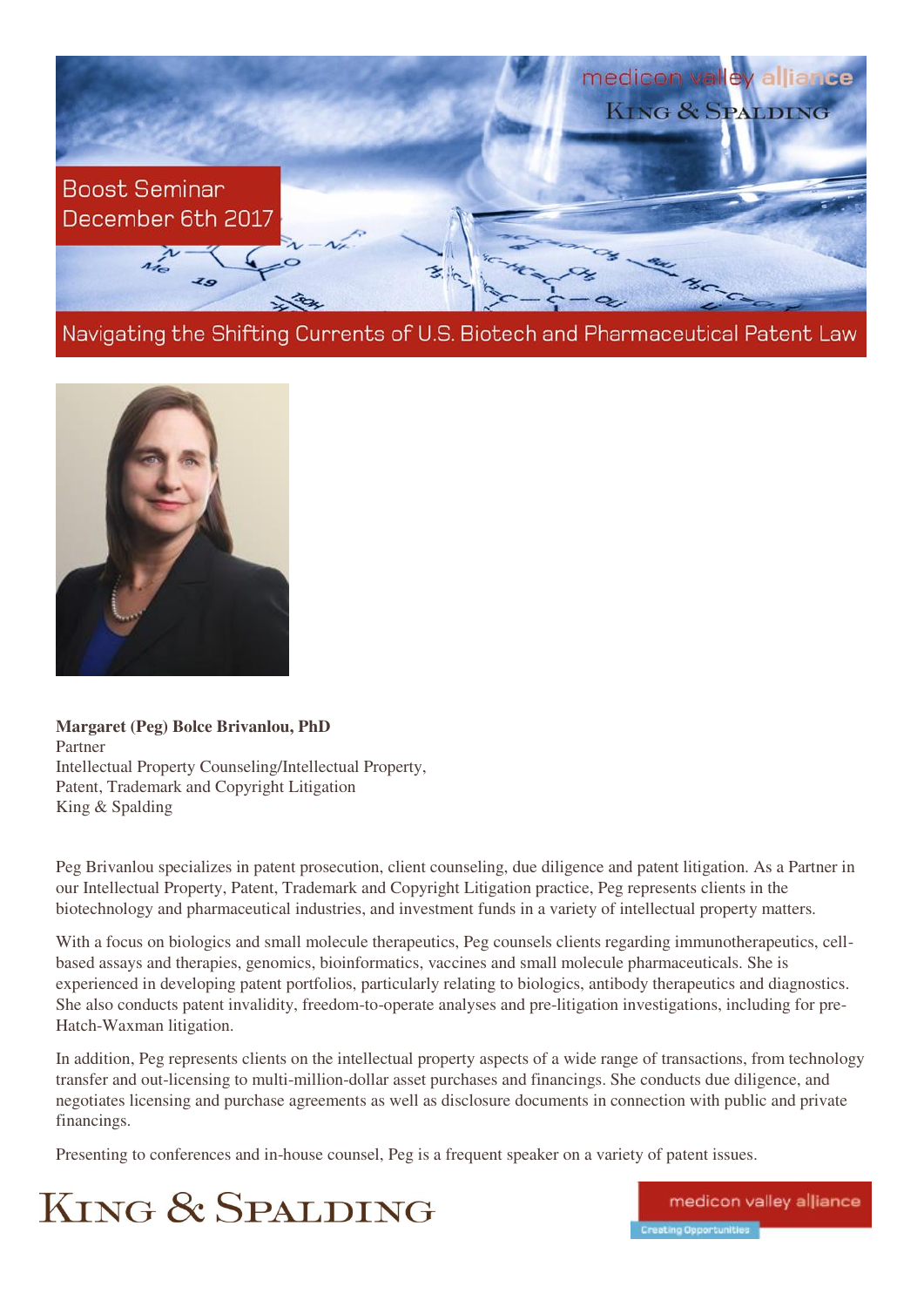# **Credentials**

## **EDUCATION**

A.B., Cornell University, magna cum laude J.D., Harvard University, cum laude Ph.D., University of California-Berkeley

## ADMISSIONS

U.S. Patent and Trademark Office New York

ASSOCIATIONS New York State Bar Association New York Intellectual Property Law Association

**LANGUAGES** 

French

## **Matters**

• Primary intellectual property counsel to **a private investment fund** in connection with significant royalty stream acquisitions and financings.

• Represents **a private biotechnology company** in developing patent portfolio relating to immunotherapeutics.

• Represents **a major pharmaceutical company** in patent prosecution and counseling relating to small molecule pharmaceuticals, including approved products and products in late stage clinical trials, for cardiovascular indications.

• Represents **a foreign pharmaceutical firm** in patent prosecution and counseling relating to RNAi therapeutics.

• Represented **a major pharmaceutical company and private biotechnology companies** in administrative and court challenges against the USPTO relating to patent term adjustment calculations.

# Insights

**ARTICLE** *2017-06-15*

High Court's Superficial Analysis In Biosimilars Ruling

CLIENT ALERT *2017-06-13* The Age of Competition

**ARTICLE** 

*2017-06-12* Clarity From Chaos

THOUGHT LEADERSHIP *2017-02-27*

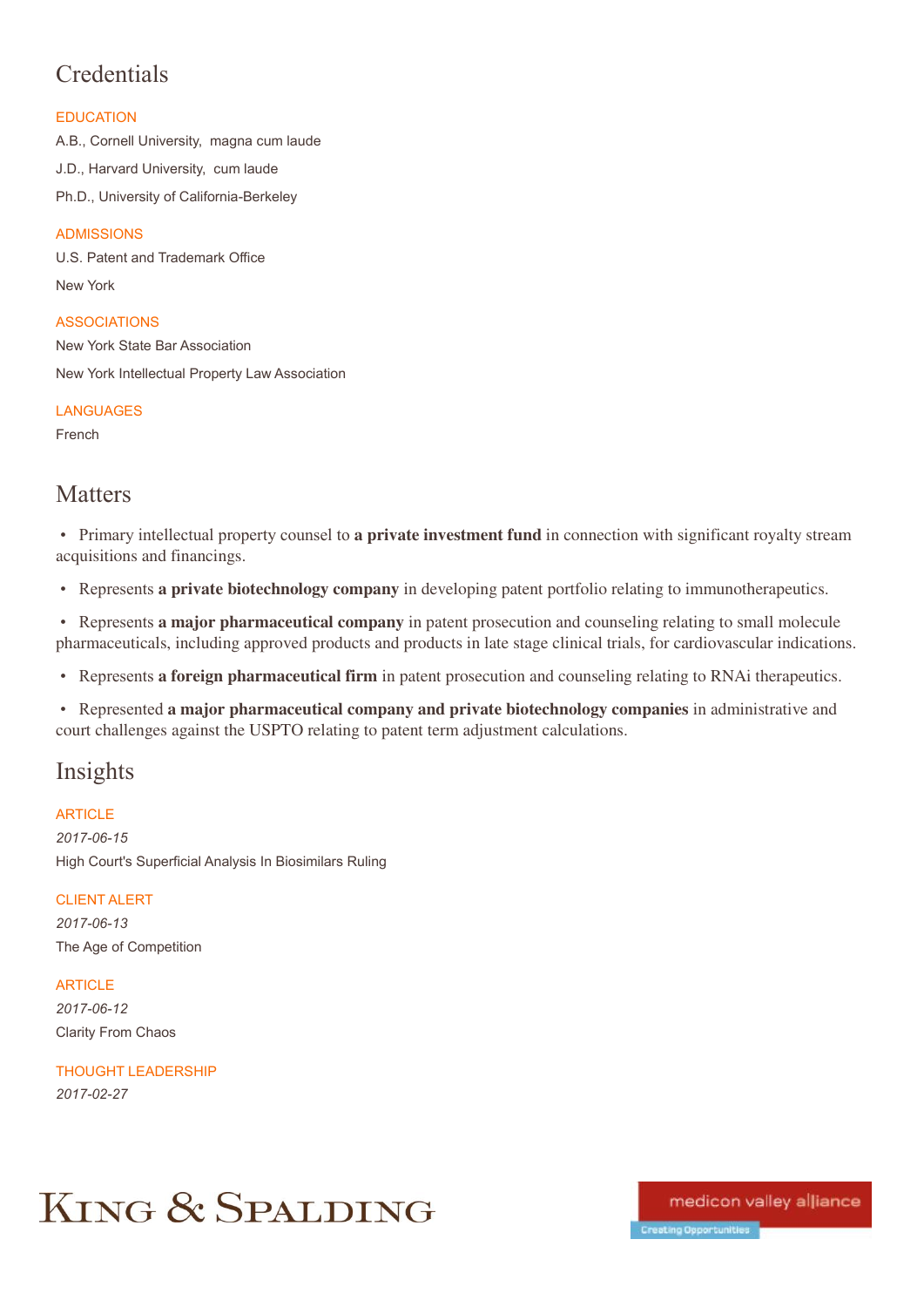## U.S. PTO Highlights Patent Paper Co-Authored by Kenneth Sonnenfeld

#### CLIENT ALERT

#### *2016-05-11*

Patentable Subject Matter in the Life Sciences: New USPTO Guidance Impacts Diagnostics Methods and Natural Products

## THOUGHT LEADERSHIP

*2016-03-06* Peg Brivanlou to Co-Host Women in Licensing-DC Meeting

## Events

**CONFERENCE** *2017-09-07* Medical Device Summit 2017